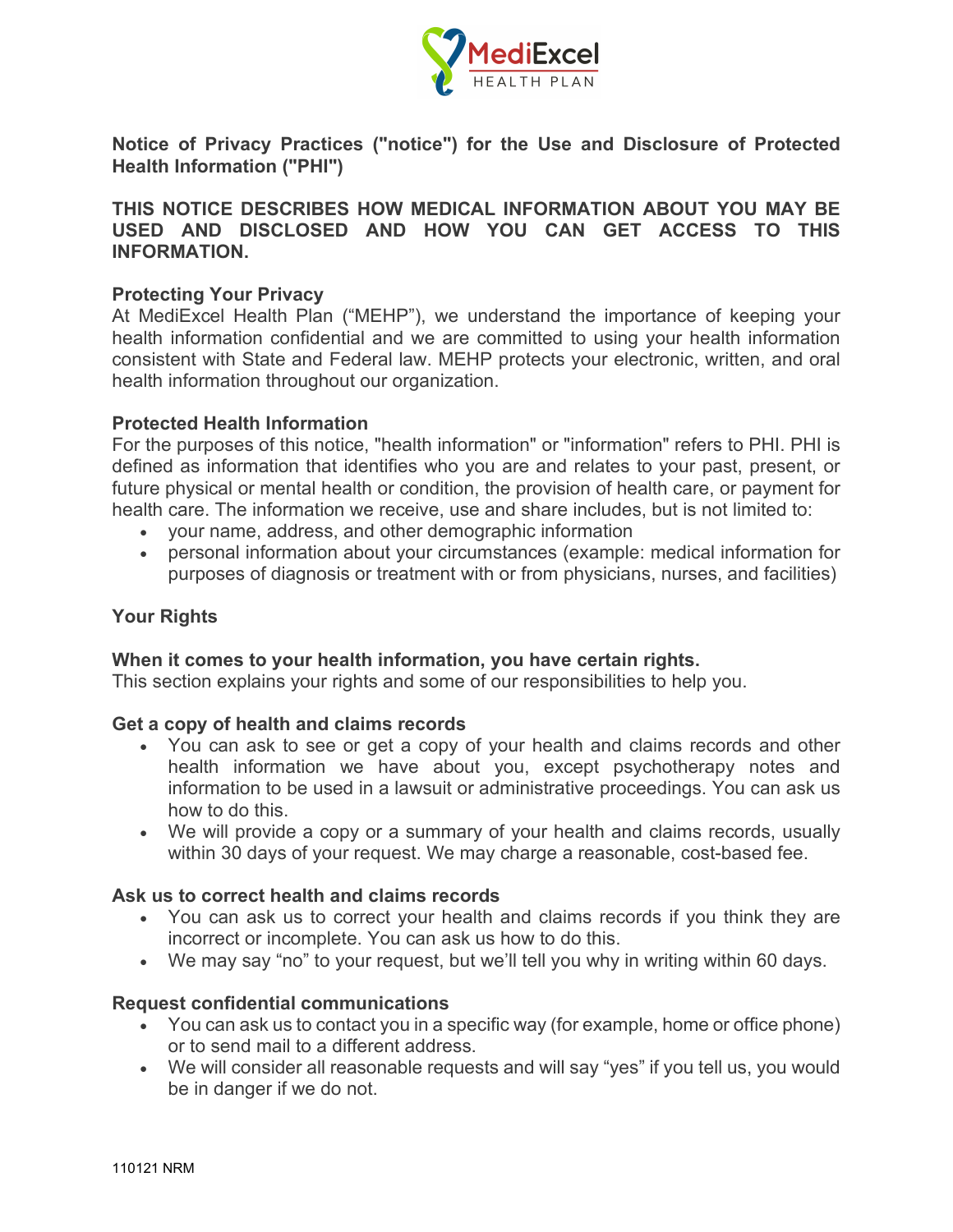

## **Ask us to limit what we use or share**

- You can ask us **not** to use or share certain health information for treatment, payment, or our operations.
- We are not required to agree to your request, and we may say "no" if it would affect your care.

### **Get a list of those with whom we've shared information**

- You can ask for a list (accounting) of the times we've shared your health information for six years prior to the date you ask, who we shared it with, and why.
- We will include all the disclosures except for those about treatment, payment, and health care operations, and certain other disclosures (such as any you asked us to make). We'll provide one accounting a year for free but will charge a reasonable, cost-based fee if you ask for another one within 12 months.

### **Get a copy of this Privacy Notice**

• You can ask for a paper copy of this notice at any time, even if you have agreed to receive the notice electronically, by contacting MEHP Member Services. We will provide you with a paper copy promptly. You can also download a copy of this notice.

### **Choose someone to act for you**

- If you have given someone power of attorney or if someone is your legal guardian or personal representative, that person can exercise your rights and make choices about your health information.
- We will make sure the person has authority to act for you before we take any action.

## **File a complaint if you feel your rights are violated**

- You can complain if you feel we have violated your rights by contacting us using the information at the end of this notice.
- You can also file a complaint with the federal government, by writing or calling or online, using the information at the end of this notice.
- We will not retaliate against you for filing a complaint.

## **Your Choices**

**For certain health information, you can tell us your choices about what we share.** If you have a clear preference for how we share your information in the situations described below, contact us. Tell us what you want us to do, and we will follow your instructions.

In these cases, you have both the right and choice to authorize us to:

- Share information with your family, close friends, or others involved in payment for your care
- Share information in a disaster relief situation

*If you are not able to tell us your preference, for example if you are unconscious, we may go ahead and share your information if we believe it is in your best interest. We may also*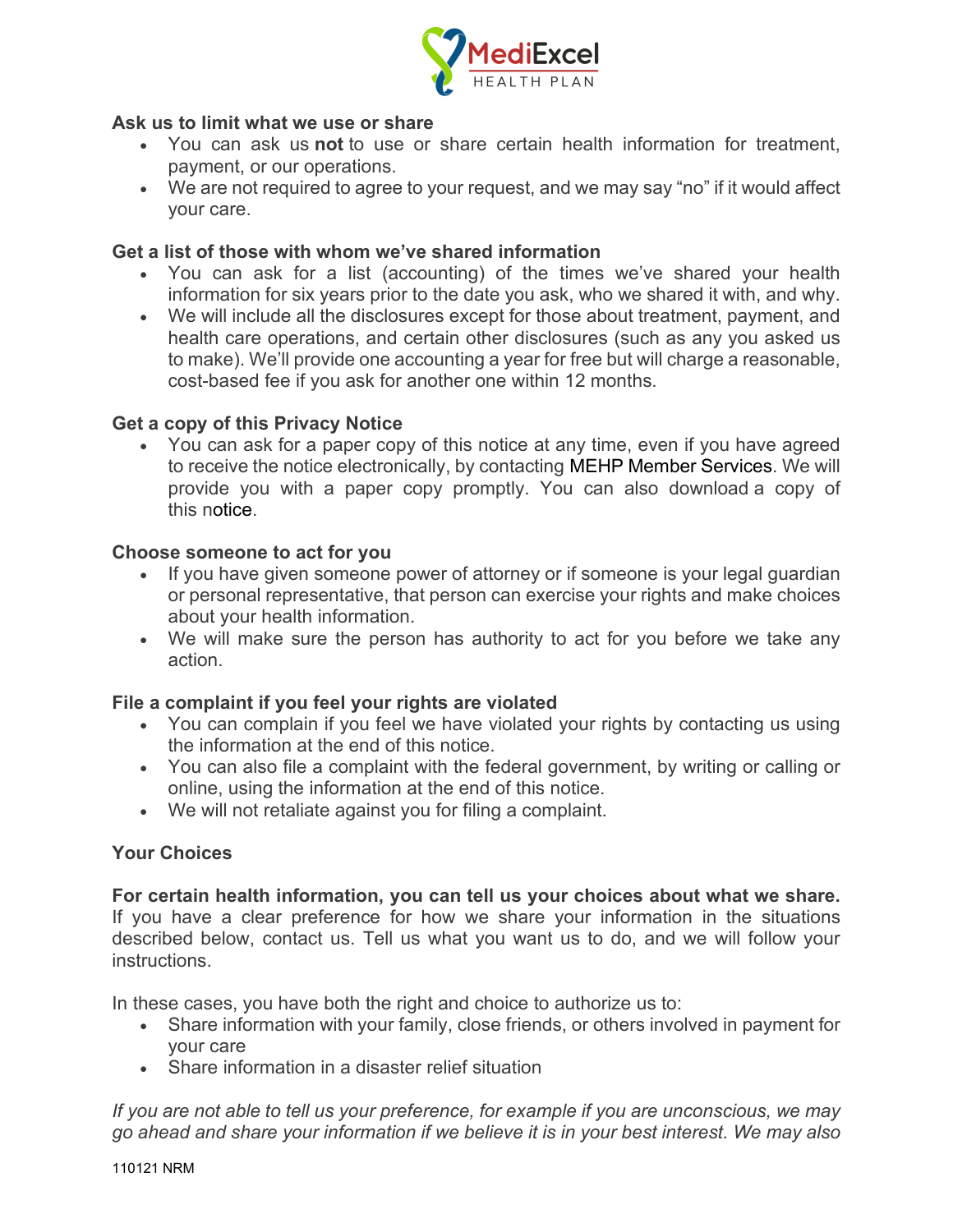

*share your information when needed to lessen a serious and imminent threat to health or safety.*

In all situations other than those described in the next section, we will ask for your written authorization before using or disclosing personal information about you. For example, we will ask for your authorization for:

• Sale of information

In the case of sensitive information, like HIV test results or psychotherapy notes, your written authorization will be secured.

## **Our Uses and Disclosures**

We must disclose your PHI:

- To you or your personal representative; and
- To the Secretary of the Department of Health and Human Services, if necessary, to make sure your privacy is protected.

You have the right to authorize or deny the release of PHI for purposes beyond treatment, payment, and health care operations. We may use and disclose your health information without your authorization as permitted or required by Federal, State, or local law. In instances where your health information is not used for such purposes, we will secure your written authorization prior to sharing it.

## **How do we typically use or share your health information?**

## **Help manage the health care treatment you receive**

We can use your health information and share it with professionals who are treating you. *Example: A doctor sends us information about your diagnosis and treatment plan so we can arrange additional services.*

## **Run our organization**

- We can use and disclose your information to run our organization and contact you when necessary.
- We are not allowed to use genetic information to decide whether we will give you coverage and the price of that coverage.
- We can send you communications regarding changes or updates to care access, and/or surveys. You have the right to choose not to receive such communications.

*Example: We use health information about you to develop better services, including member satisfaction surveys, compliance and regulatory activities, and grievance and appeals activities.*

## **Pay for your health services**

We can use and disclose your health information as we pay for your health services.

*Example: We share information about you with a hospital or other health care provider to coordinate payment for health services provided to you. We may also provide information*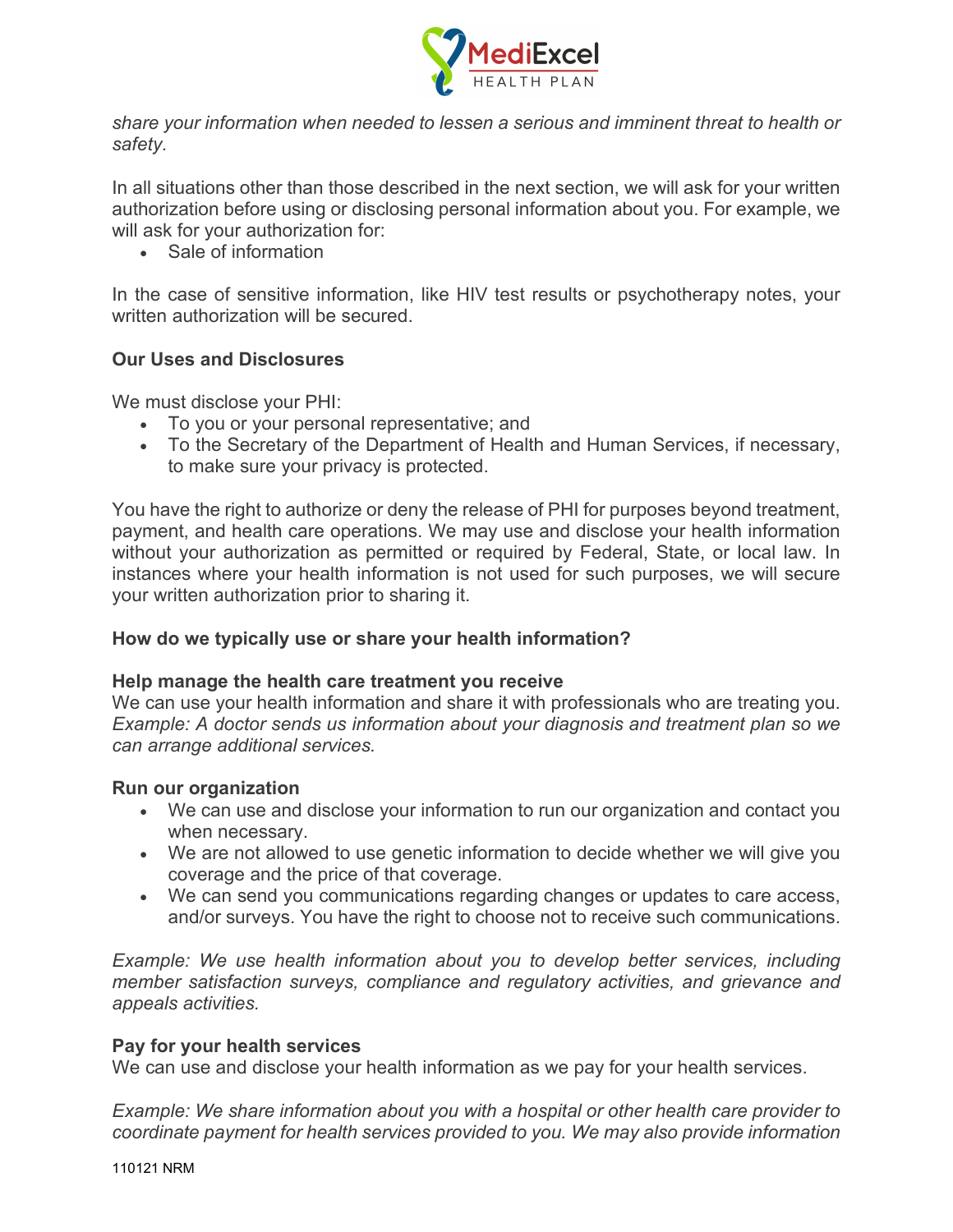

*to the subscriber of a family policy or another individual for the purpose of handling or understanding medical bills, managing claims, reconciling your deductibles or out of pocket maximum payments.*

#### **Administer your plan**

We may disclose your health information to your health plan sponsor for plan administration.

*Example: Your company/employer contracts with us to provide a health plan, and we provide your company/employer with certain information (excluding medical information) to explain the premiums we charge.*

#### **How else can we use or share your health information?**

We are allowed or required to share your information, without your written authorization, in other ways, usually in ways that contribute to the public good, such as public health and research. We have to meet many conditions in the law before we can share your information for these purposes.

### **Help with public health and safety issues**

We can share health information about you for certain situations such as:

- Preventing disease
- Helping with product recalls
- Reporting adverse reactions to medications
- Reporting suspected abuse, neglect, or domestic violence
- Preventing or reducing a serious threat to anyone's health or safety
- Disaster relief

#### **Do research**

We can use or share your information for health research.

#### **Comply with the law**

We will share information about you if State or Federal (for both United States and Mexico) laws require it, including with the Department of Health and Human Services if it wants to see that we are complying with federal privacy law.

#### **Respond to organ and tissue donation requests and work with a medical examiner or funeral director**

- We can share health information about you with organ procurement organizations.
- We can share health information with a coroner, medical examiner, funeral director, or forensic pathologist when an individual dies.

#### **Address workers' compensation, law enforcement, and other government requests** We can use or share health information about you:

• For workers' compensation claims

- For law enforcement purposes or with a law enforcement official
- With health oversight agencies for activities authorized by law such as licensing and quality of care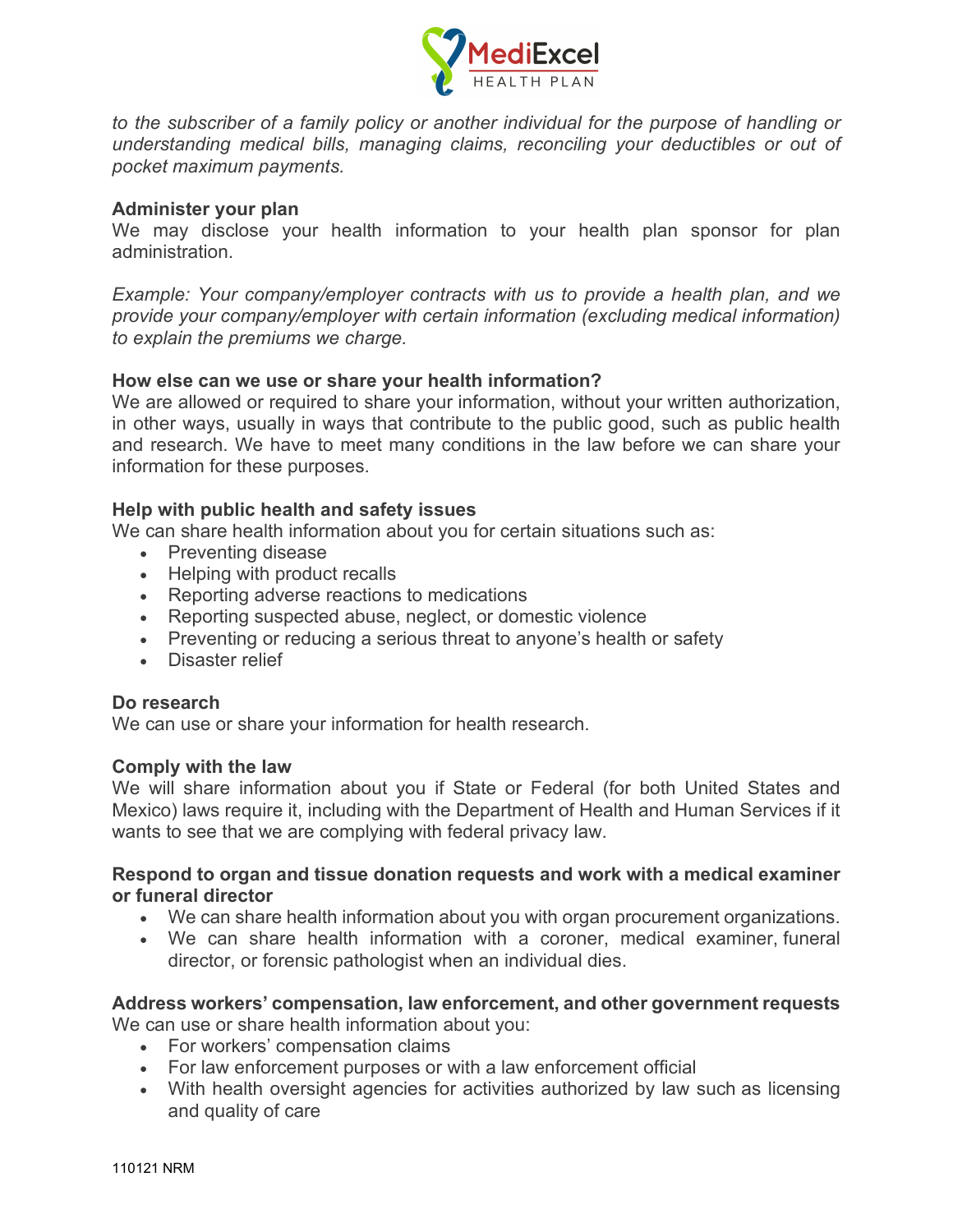

• For special government functions such as military, national security, and presidential protective services

### **Respond to lawsuits and legal actions**

We can share health information about you in response to a court or administrative order, or in response to a subpoena.

For more information, please review your rights under HIPAA

#### **Our Responsibilities**

- We are required by law to maintain the privacy and security of your protected health information.
- We will let you know promptly if a breach occurs that may have compromised the privacy or security of your information.
- We must follow the duties and privacy practices described in this notice and give you a copy of it.
- We will not use or share your information other than as described here unless you authorize us in writing. If you tell us we can, you may change your mind at any time. Let us know in writing if you change your mind.

As part of normal business, MEHP shares your information with contracted providers (e.g., medical groups, hospitals, social service providers, etc.) or business associates that perform functions on our behalf or with whom we have organized health care arrangements. We may share your contact information (such as your phone number or email) with contracted providers or business associates for communications on your health, or health-related products or services provided by, or included in a plan of benefits of MEHP, its business associates or its contracted providers. In all cases where your PHI is shared with providers, plan sponsors and business associates, including those who may have databases stored or accessed outside of the United States, we have a written contract that contains language designed to protect the privacy of your health information.

All of these entities are required to keep your health information confidential and protect the privacy of your information in accordance with State and Federal laws.

For more information, please review this explanation of the [Notice of Privacy Practices](https://www.hhs.gov/hipaa/for-individuals/notice-privacy-practices/index.html)

#### **\*\*\*IMPORTANT\*\*\***

**MEHP does not have complete copies of your medical records. If you want to look at, get a copy of, or change your medical records, please contact your doctor or medical group.**

This notice applies to enrollees in all MediExcel Health Plan coverage plans.

## **Changes to the Terms of this Notice**

We can change the terms of this notice, and the changes will apply to all information we have about you. The new notice will be available on our web site at [www.mediexcel.com,](http://www.mediexcel.com/) or upon request, we will mail a copy to you.